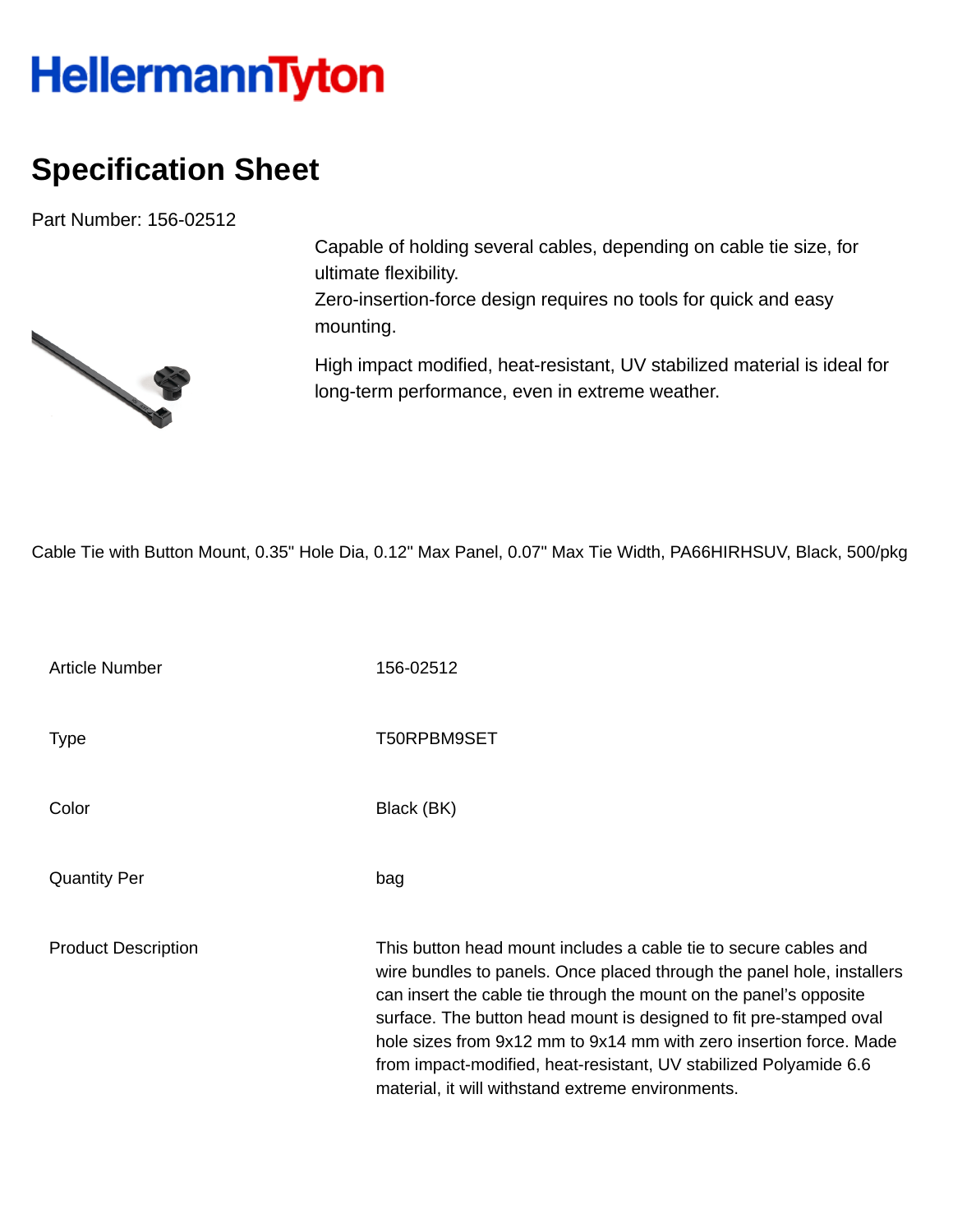| <b>Short Description</b>              | Cable Tie with Button Mount, 0.35" Hole Dia, 0.12" Max Panel, 0.07"<br>Max Tie Width, PA66HIRHSUV, Black, 500/pkg |
|---------------------------------------|-------------------------------------------------------------------------------------------------------------------|
| <b>Global Part Name</b>               | T50RPBM9SET-PA66HIRHSUV-BK                                                                                        |
| Contents of pkg/kit                   | T50R Cable Tie, Button Mount                                                                                      |
|                                       |                                                                                                                   |
| Minimum Tensile Strength (Imperial)   | 50.0                                                                                                              |
| Minimum Tensile Strength (Metric)     | 225.0                                                                                                             |
| Length L (Imperial)                   | 8.0                                                                                                               |
| Length L (Metric)                     | 203.2                                                                                                             |
| <b>Identification Plate Position</b>  | none                                                                                                              |
| Releasable Closure                    | No                                                                                                                |
| <b>Tie Closure</b>                    | plastic pawl                                                                                                      |
| Width W (Imperial)                    | 0.67                                                                                                              |
| Width W (Metric)                      | 17.0                                                                                                              |
| <b>Bundle Diameter Min (Imperial)</b> | 0.16                                                                                                              |
| <b>Bundle Diameter Min (Metric)</b>   | 4.0                                                                                                               |
| <b>Bundle Diameter Max (Imperial)</b> | 1.97                                                                                                              |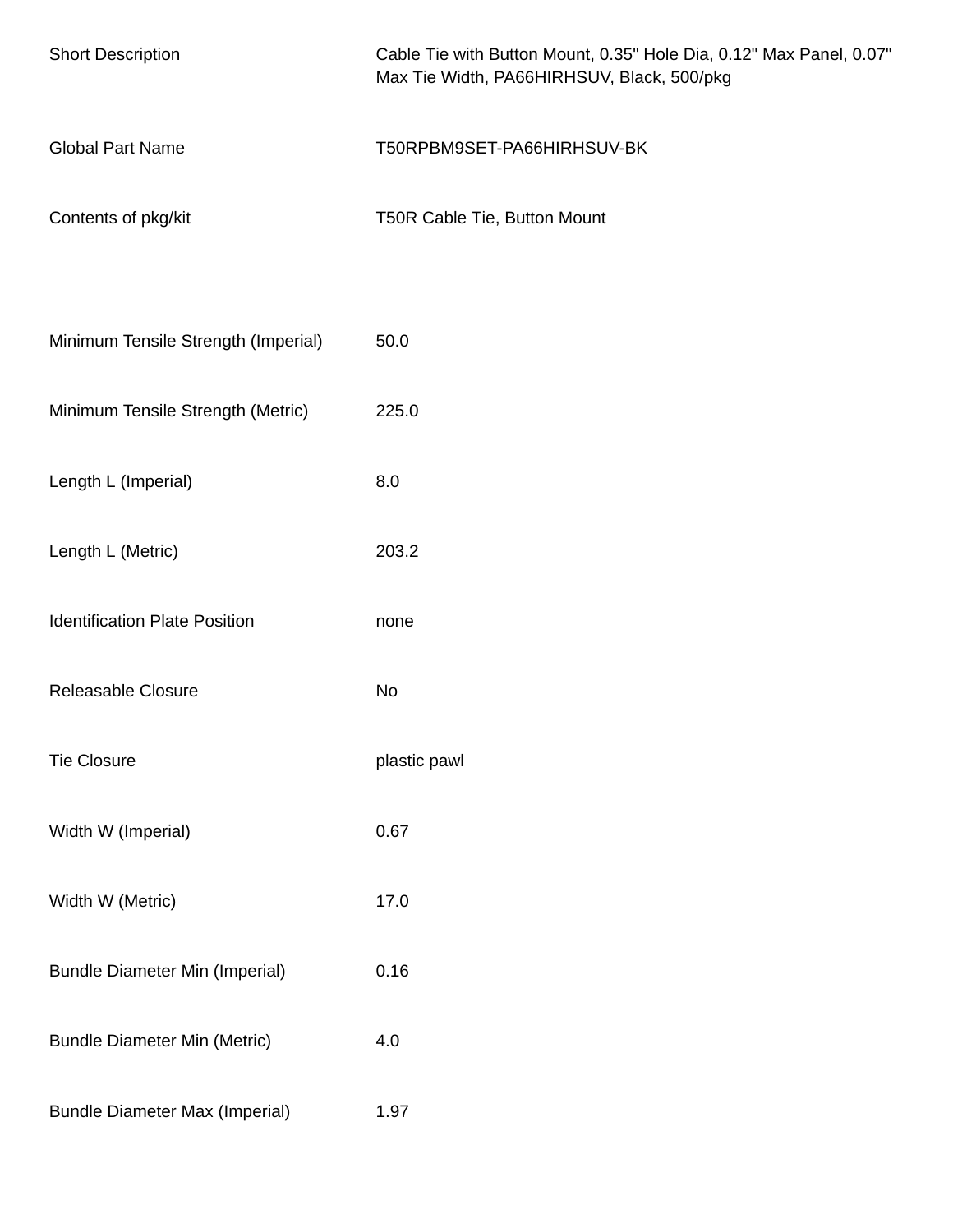| <b>Bundle Diameter Max (Metric)</b> | 50.0                                     |
|-------------------------------------|------------------------------------------|
| Height H (Imperial)                 | 0.53                                     |
| Height H (Metric)                   | 13.40                                    |
| Panel Thickness Max (Imperial)      | 0.12                                     |
| Panel Thickness Max (Metric)        | 3.0                                      |
| Mounting Hole Diameter D (Imperial) | $0.35 \times 0.47$ ", $0.35 \times 0.55$ |
| Mounting Hole Diameter D (Metric)   | 9.0 x 14.0 mm 9.0 x 12.0 mm              |

| Material                     | Polyamide 6.6 high impact modified, heat and UV stabilized<br>(PA66HIRHSUV) |
|------------------------------|-----------------------------------------------------------------------------|
| <b>Material Shortcut</b>     | PA66HIRHSUV                                                                 |
| Flammability                 | <b>UL 94 HB</b>                                                             |
| Halogen Free                 | Yes                                                                         |
| <b>Operating Temperature</b> | -40°F to +221°F (-40°C to +105°C)                                           |
| Reach Compliant (Article 33) | Yes                                                                         |
| <b>ROHS Compliant</b>        | Yes                                                                         |
| UL Recognized (US)           | Yes                                                                         |